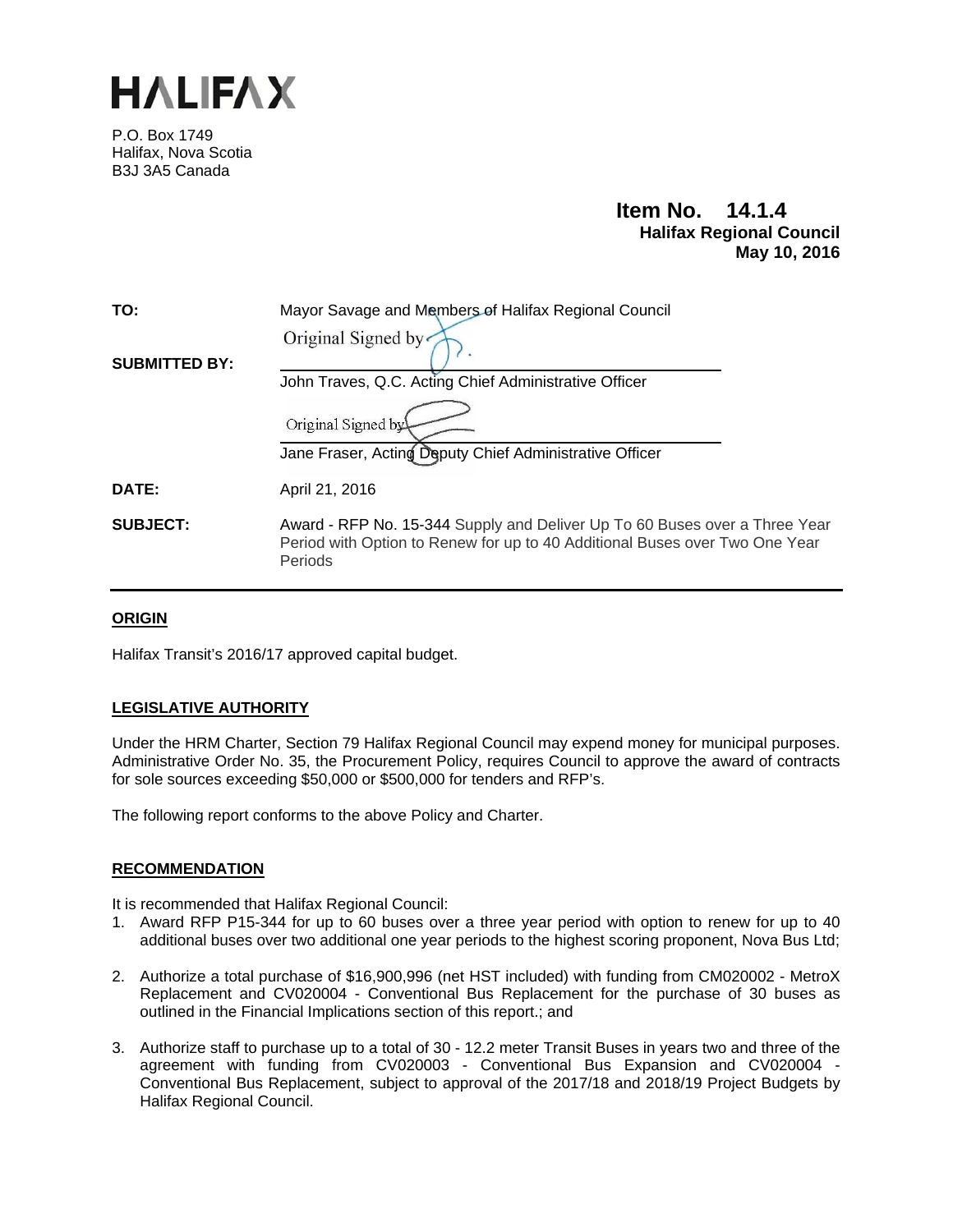## **BACKGROUND**

A three year contract with New Flyer Industries (12-123), concluded with the delivery of nine conventional vehicles received in May 2015.

Halifax Transit initiated the Request for Proposal process in the summer of 2015 with objectives of:

- Specifying a stainless steel frame to minimize impact to lifecycle and operating budget;
- Maximize bumper to bumper, frame and OEM warranty; and
- Obtain costing for compressed natural gas vehicles should a decision be made to shift away from diesel.

Halifax Transit currently operates on an 18 year replacement strategy with a goal of moving to a 14 year replacement strategy for its conventional bus fleet. Replacing vehicles at the 14 year mark reduces maintenance costs, improves reliability and reduces the requirement to maintain a high spare ratio. However, the reality is that Halifax Transit continues to operate vehicles as old as 21 years and many of these vehicles are non-accessible because of their age.

The planned use of the buses over the duration of this contract, as set out in Halifax Transit's 10 year capital plan will be:

- Reducing the age of the fleet; the oldest vehicles in the fleet at the completion of three years of the contract will be 17 years;
- Eliminating all high-floor vehicles and the majority of non-accessible low floor vehicles; and
- Replacement of the five MetroX cab and chassis vehicles with 12.2 meter conventional vehicles to increase seating capacity, improve comfort, provide more interchangeability in routing and increase vehicles lifecycle; cab and chassis have an eight year replacement point owing to durability.

#### **DISCUSSION**

Request for Proposals No. P15-344 was called and posted to the Province of Nova Scotia's Procurement website on November 23, 2015 and closed on February 16, 2016. It called for the supply of up to 60 12.2 meter Transit Buses over a three year period with options to purchase an additional 40 buses in years four and five.

Submissions were received from the following two proponents:

- **1. Nova Bus Ltd.**
- **2. New Flyer Industries**

The proposal submissions were evaluated by staff from Halifax Transit, and facilitated by Procurement. Proposals were evaluated in five key areas: (1) Technical, (2) Durability, (3) Operating (Fuel Economy), (4) Bus Operations and (5) Costs.

The RFP was evaluated using a two envelope process. Envelope one was the technical component of the RFP. Envelope two consisted of the lump sum project cost for this project. Only those proponents that received 75% or better on the Technical Submission (52.5 points out of a maximum score of 70 points) from envelope one, had their cost envelopes opened and evaluated.

After completion of the envelope one process, the submissions from both proponents met the required 75% on the Technical Submission, as per the Terms and Conditions of the RFP, and had their cost envelope opened.

Please refer to Appendix A which provides a scoring summary and overall pricing detail for the proposals, with the Nova Bus Ltd. proposal receiving the highest overall score. Staff is recommending award of the agreement to Nova Bus Ltd.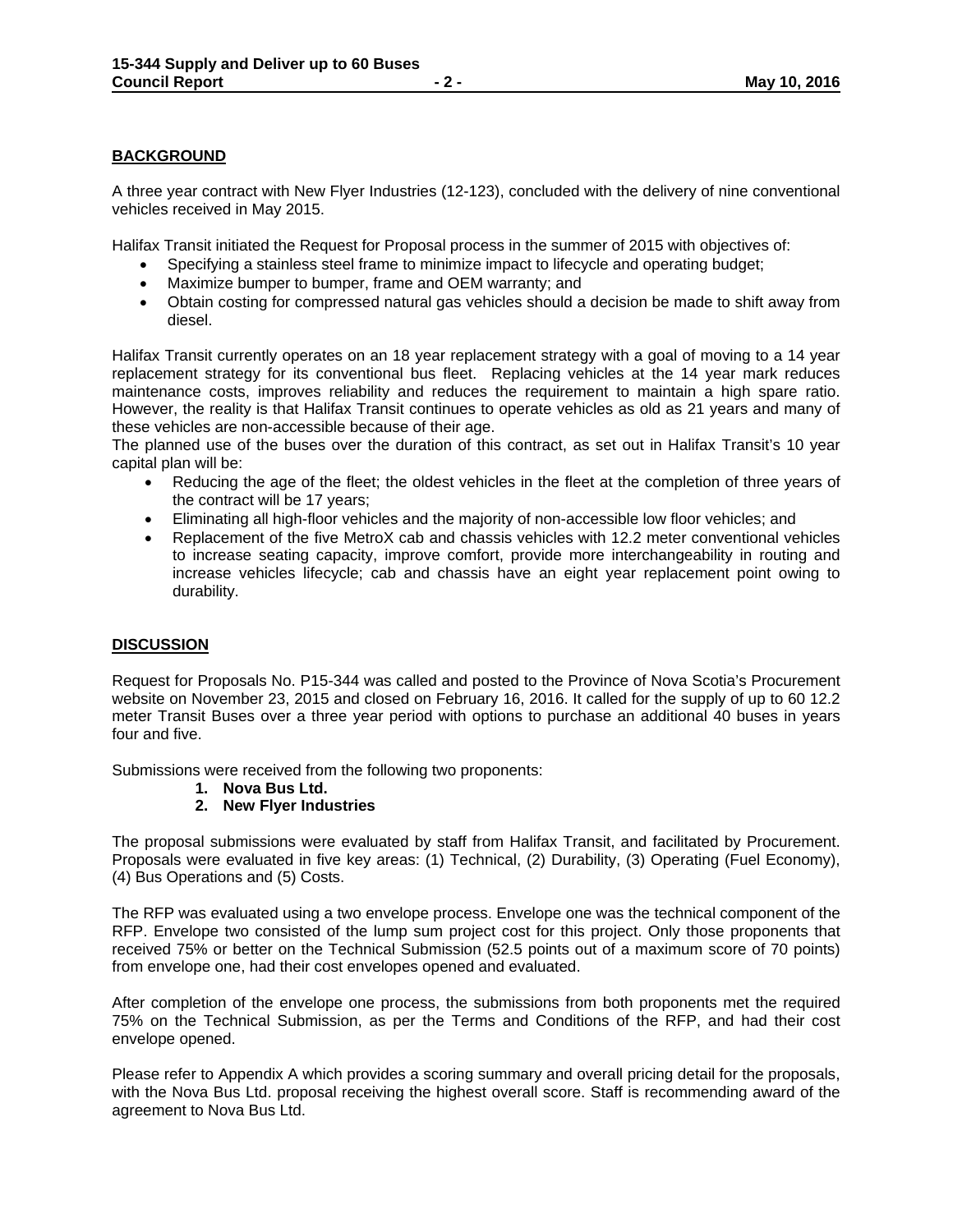The final scoring was as follows:

| Proponent            | Scoring (Max 100) |
|----------------------|-------------------|
| Nova Bus Ltd.        | 90.33             |
| New Flyer Industries | 88.57             |

The following vehicles will be removed from the Fleet and sold through the HRM surplus process in the execution of the first year of this contract.

| Year      | Garage      | <b>Vehicle</b> | <b>Vehicle</b> | <b>Halifax Transit</b>                | <b>Total Number of Buses</b> |
|-----------|-------------|----------------|----------------|---------------------------------------|------------------------------|
|           |             | <b>Make</b>    | <b>Model</b>   | <b>Bus Number</b><br>Range            |                              |
| 1994-1996 | <b>RLTC</b> | <b>NOVA</b>    | TC40102N       | $966 - 985$                           | 11                           |
| 1999-2000 | <b>RLTC</b> | <b>NOVA</b>    | L034, L069     | $986 - 1000$                          | 13                           |
| 2005-2009 | <b>RLTC</b> | New Flyer      | D40LF          | 1141 (fire damage)                    |                              |
| 2009      | <b>RLTC</b> | <b>GMC</b>     | <b>TC5500</b>  | $516 - 525$ (5of 10)                  | 5                            |
|           |             |                |                | <b>Total</b><br><b>Decommissioned</b> | 30                           |

#### **FINANCIAL IMPLICATIONS**

Based on the highest scoring proponent's cost of \$16,206,390 plus net HST of \$694,606 for a net total of \$16,900,996 (net HST included), funding is available in the Approved 2016-17 Project Budget from project Account CV020004 – Conventional Bus Replacement (\$12,175,996), and CM020002 – MetroX Bus Replacement (\$4,725,000) Budget availability has been approved by Finance.

| <b>Budget Summary:</b><br>Project Account No. CV020004 - Conventional Bus Replacement |              |
|---------------------------------------------------------------------------------------|--------------|
| <b>Cumulative Unspent Budget:</b>                                                     | \$12,613,884 |
| Less: RFP No. 15-344 (30 vehicles):                                                   | \$12,175,996 |
| <b>Balance</b>                                                                        | 437,888<br>S |
| Project Account No. CM020002 - MetroX Bus Replacement                                 |              |
| <b>Cumulative Unspent Budget:</b>                                                     | \$4,725,000  |
| Less: RFP No. 15-344 (30vehicles):                                                    | \$4,725,000  |
| <b>Balance</b>                                                                        |              |

Subject to Regional Council approval, the balance of funds will be used to complete the Fleet Vehicle Replacement Program through subsequent budget cycles.

The purchase of up to 30, 12.2 meter transit buses in years two and three of the agreement will be subject to the approval of the 2017/18 and 2018/19 Project Budgets by Halifax Regional Council.

The 16/17 procurement is for replacement of older, non-accessible vehicles only; therefore there is no impact on the Moving Forward Together (MFTP) or on the requirement for operating cost of capital (OCC).

The 17/18 and 18/19 procurements project a total of 15 expansion vehicles from capital account CV020003. It is estimated that the total OCC request for these years will be \$3,300,000 or \$220,000\* per vehicle; however, these numbers will be refined as part of the MFTP implementation planning and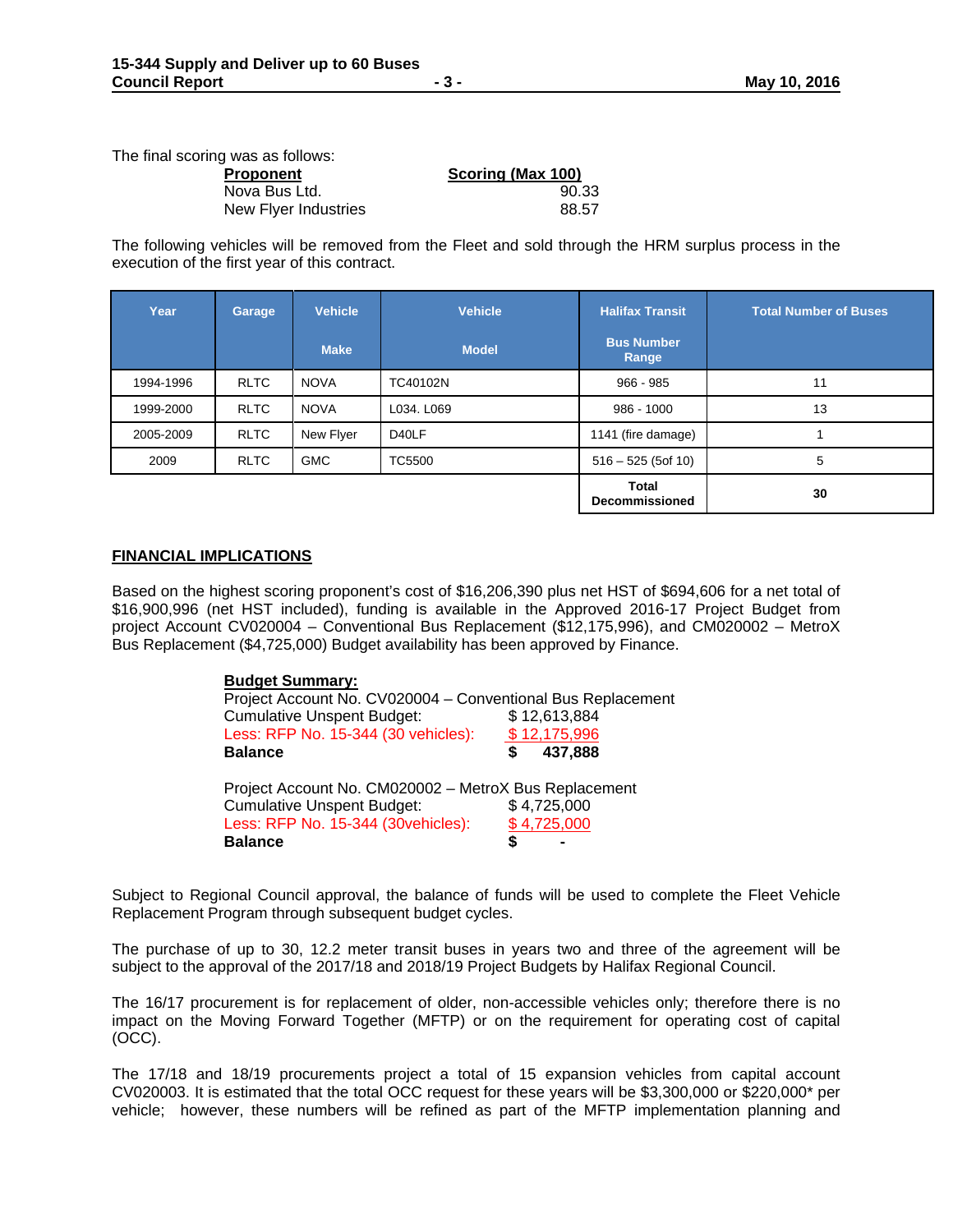budgeting process. Any changes to the requirement for expansion vehicles will be revised during the budget process and/or brought to Audit and Finance Committee for consideration.

#### **\* Estimate based on 14/15 OCC expansion request.**

#### **RISK CONSIDERATION**

There are no significant risks associated with the recommendations in this Report. The risks considered rate low.

The recommended vendor is financially solvent having operated in the province of Quebec since 1979. Nova Bus Ltd. has provided documentation within their submission to support this assertion.

#### **ENVIRONMENTAL IMPLICATIONS**

The buses flagged for replacement through this RFP consist of 2-stroke engines (966-985), and preemissions controlled engines (986-1000, 505, 507, 516-525). These engines do not have the exhaust after treatment made compulsory on modern engines resulting in 96% higher NOX emissions.

#### **ALTERNATIVES**

Council could choose to defer the procurement recommendations. This alternative is not recommended as the older stock of vehicles is not reliable, non-accessible, and is costly to maintain. Deferral could also potentially jeopardize provincial and federal program funding which is committed to replacement of old, non-accessible infrastructure.

#### **ATTACHMENTS**

Appendix A – Scoring Results

A copy of this report can be obtained online at http://www.halifax.ca/council/agendasc/cagenda.php then choose the appropriate meeting date, or by contacting the Office of the Municipal Clerk at 902.490.4210, or Fax 902.490.4208.

| Report Prepared by:        | Wendy Lines, Manager, Bus Maintenance, Hallfax Transit, 902.490-3241      |  |  |
|----------------------------|---------------------------------------------------------------------------|--|--|
|                            |                                                                           |  |  |
| <b>Procurement Review:</b> |                                                                           |  |  |
|                            | (Gary Carpentier, Sr. Procurement Consultant (at 490-4202) for Jane Pryor |  |  |
|                            | Jane Pryor, Manager, Procurement, 902.490-4200                            |  |  |
|                            |                                                                           |  |  |
| Report Approved by:        |                                                                           |  |  |
|                            | Dave Reage, A/Director, Halifax Transit 902.490.5138                      |  |  |